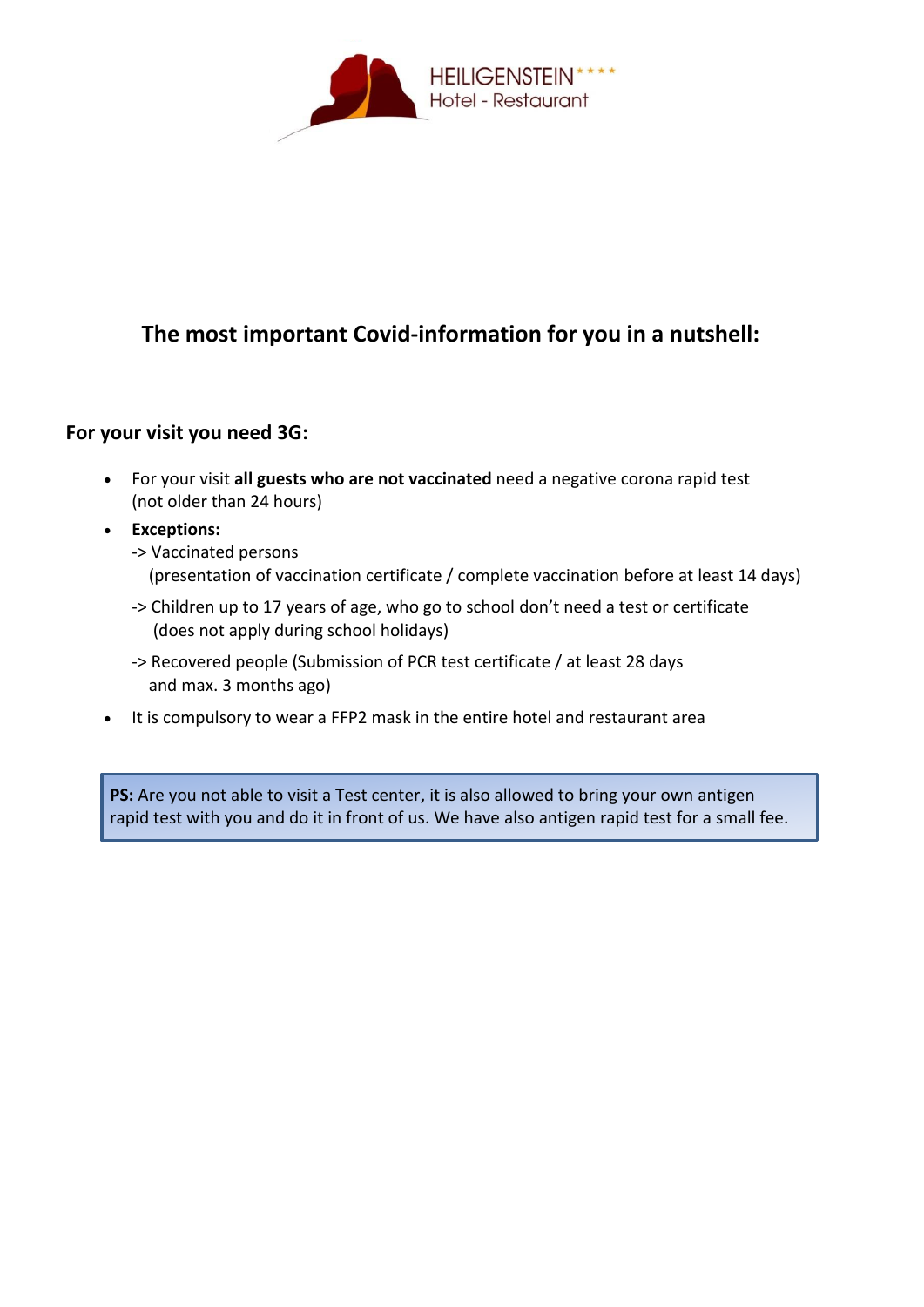

## **Our detailed hygiene concept**

## **Dear guests,**

•

it is important to us to make your stay at Heiligenstein as pleasant and as safe as possible. We have developed a protection concept for you and our employees that strictly comply with the Corona Regulation of the Baden-Württemberg area. Of course, this will be continuously adjusted according to the regulation.

- Comprehensive basic cleaning and disinfection are standard with us.
- Increased disinfection of all contact surfaces.
- To ensure the minimum distance of 1.5 meters, this was marked at all necessary points in the house. The restaurant furniture was also adapted to this.
- General rules of conduct are specifically marked by notices in the different areas.
- Glass panels at the reception have been installed.
- The possibility of hand disinfection is guaranteed in all public areas.
- Your booked room was cleaned and disinfected according to strict requirements
- All employees are vaccinated and wear protective mouth masks
- You can purchase FFP2 masks for your personal use at the reception and in showcases. We kindly ask you to wear them in all public areas.
- Our maids wear disposable gloves, which are used once per room.
- All employees are trained sustainably in their area of activity and are informed about changes on a daily basis.
- Before starting work, every employee is asked about corona symptoms.
- A maximum of 2 guests can help themselves at the breakfast buffet at the same time. All guests have their own serving cutlery. In the breakfast area, you must also wear the prescribed mouth and nose protection (except at your table). Please disinfect your hands when entering and wait until a table is assigned to you.
- All everyday items such as menus, tables, chairs, pens, hotel keys, credit card terminals etc. are disinfected after each contact with the guest.